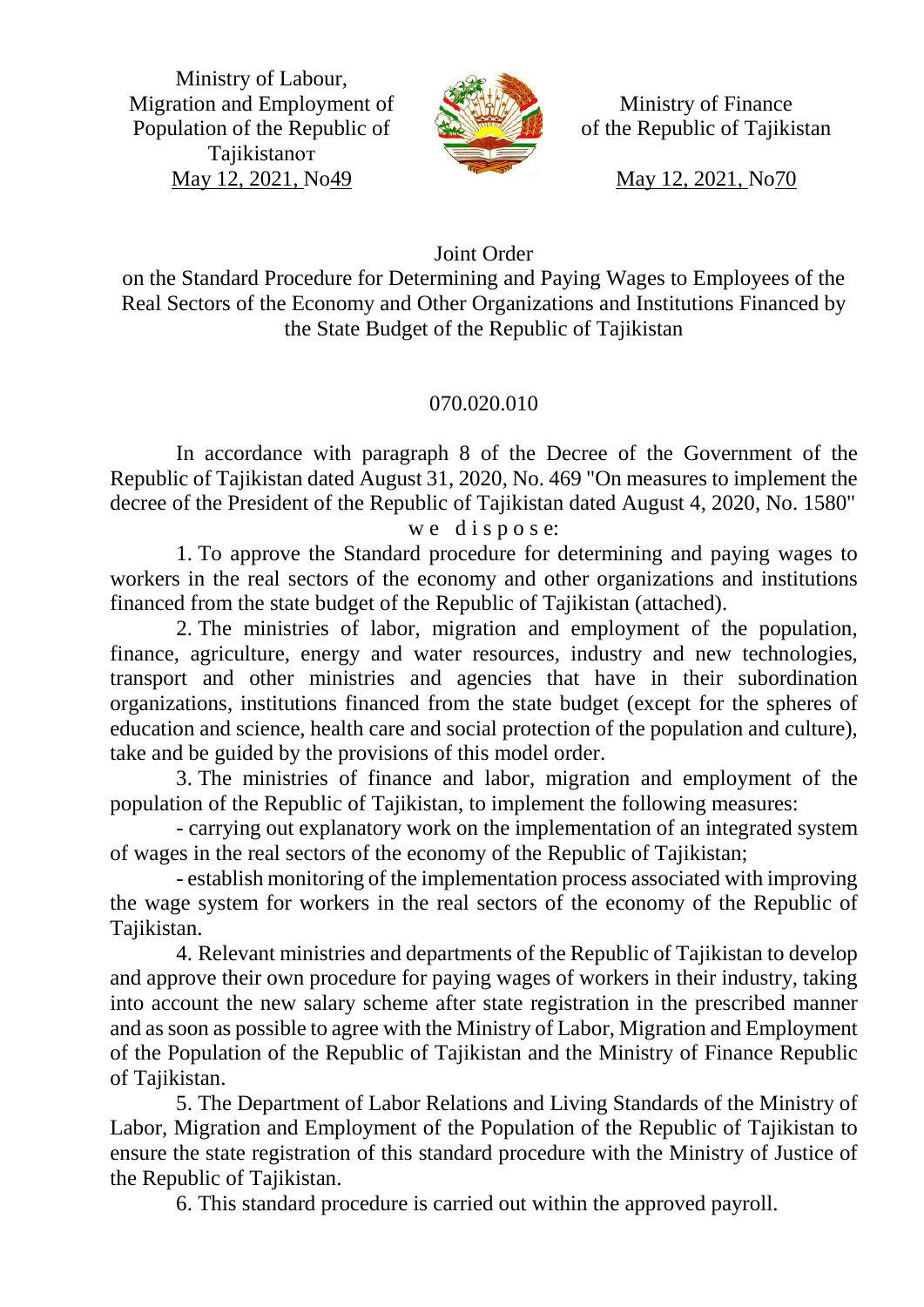7. This standard procedure shall be put into effect after state registration and official publication.

8. Control over the implementation of this joint order shall be entrusted to the deputy ministers of labor, migration and employment of the population and finance of the Republic of Tajikistan (supervisors of the sphere).

Minister of Labor, Migration and employment Republic of Tajikistan

Minister of Finance Republic of Tajikistan

\_\_\_\_\_\_\_\_\_\_\_\_\_ Amonzoda Shirin

\_\_\_\_\_\_\_\_\_\_\_ Qahhorzoda Faiziddin

Agreed with: Federation of Independent trade unions of Tajikistan

\_\_\_\_\_\_\_\_\_\_\_\_\_Nematzoda Maliksho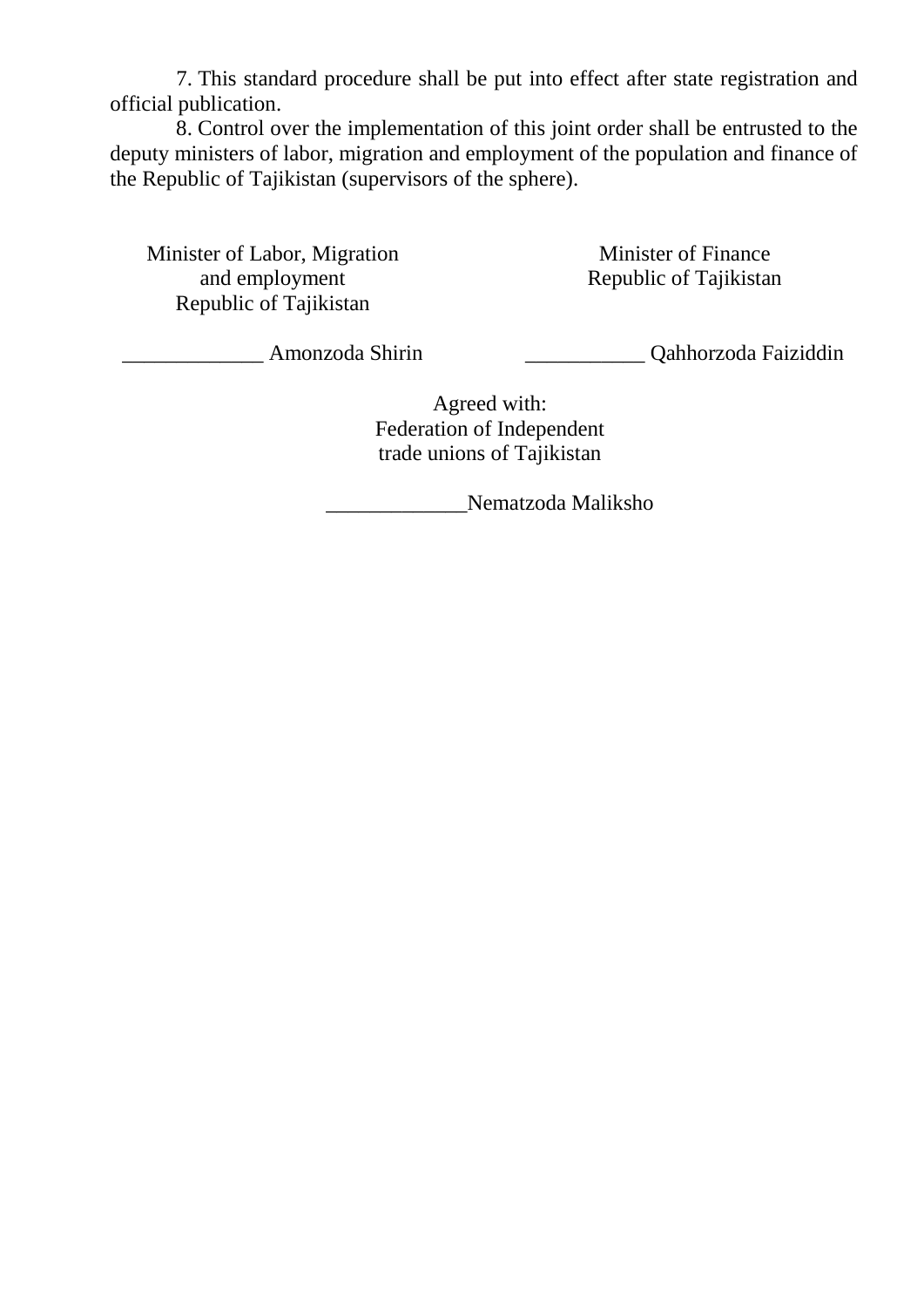Annex to the joint Order of the Minister of Labor, Migration and Employment of the Population of the Republic of Tajikistan dated 12.05.2021, No.49 and the Minister of Finance of the Republic of Tajikistan dated 12.05.2021, No.70

Standard procedure

for determining and paying wages to workers in the real sectors of the economy and other organizations and institutions financed from the state budget of the Republic of Tajikistan

### 1. GENERAL PROVISION

1. The standard procedure for determining and paying wages to workers in the real sectors of the economy and other organizations and institutions financed from the state budget of the Republic of Tajikistan (hereinafter referred to as the Procedure) was developed on the basis of paragraph 8 of the resolution of the Government of the Republic of Tajikistan dated August 31, 2020, No. 469 in order to stimulate talented specialists, maintaining their high level, qualifications and initiative through the implementation of a transparent and fair mechanism and payment of wages, increasing the level of independence of organizations and institutions financed from the state budget.

2. The provision of this order applies only to workers in agriculture, energy and water resources, industry and new technologies, transport, housing and communal services, environmental protection, forestry and other organizations and institutions financed from the state budget of the Republic of Tajikistan.

3. This procedure does not apply to workers in the field of education and science, health care, social protection of the population and culture.

## 2. SIZE OF MONTH SALARIES OF MANAGING EMPLOYEES AND SPECIALISTS AND STANDARDS FOR FORMING STRUCTURAL UNITS AND RATIO OF NUMBER BETWEEN PROFESSIONS

4. The size of the monthly official salaries of executives and specialists of organizations and institutions under the ministries and agencies of the real sectors of the economy and other organizations and institutions financed from the state budget of the Republic of Tajikistan, determination and payment is made in accordance with the new scheme of monthly official salaries:

(somoni)

| 501110111 |                           |                     |                                       |            |                   |  |
|-----------|---------------------------|---------------------|---------------------------------------|------------|-------------------|--|
| $N_2$     | Job titles (professions)  | Republican<br>level | GBAO,<br>regions and<br>Dushanbe city | City level | District<br>level |  |
|           | Head, chief               | 2377                | 1800                                  |            |                   |  |
| 2.        | Deputy Head, Chief        | 1877                | 1500                                  |            |                   |  |
| 3.        | <b>Head of Department</b> | 1400                | 1250                                  | 1127       | 1051              |  |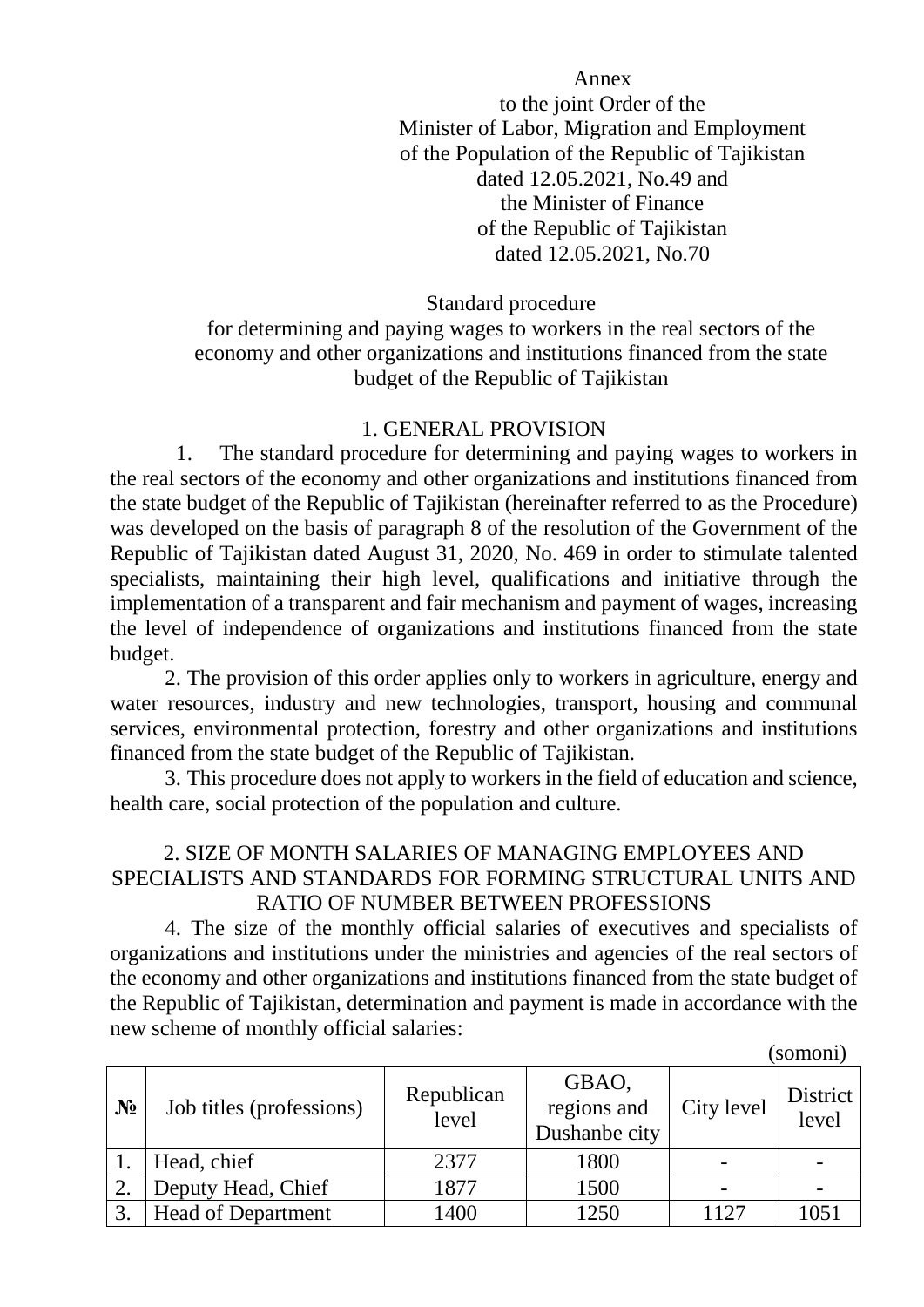|    | Deputy Head of            |      |      |      |     |
|----|---------------------------|------|------|------|-----|
|    | Department                | 1250 | 1127 | 1051 | 950 |
|    | Head of division          | 1127 | 1051 | 950  | 850 |
| 6. | Head of sector            | 1000 | 950  | 850  | 800 |
| 7  | <b>Chief Specialist</b>   | 900  | 855  | 800  | 760 |
| 8. | <b>Leading Specialist</b> | 810  | 770  | 720  | 684 |
| 9. | Specialist                | 729  | 693  | 648  | 616 |

5. When drawing up the staffing table of executives and specialists in real sectors of the economy, financed from the state budget for the formation of their internal structural divisions with the volume of work, areas of activity, the volume and complexity of the tasks and responsibilities, functions and powers assigned to them, taking into account the total current number of staff units, the following provision must be strictly observed:

1) The formation of structural units is formed according to the following standards:

- department of at least 7 staff units;

- division of not less than 4 and not more than 6 staff units;

- sector of not less than 2 and not more than 3 staff units.

2) The population ratio is determined as follows:

- management positions (heads and deputy heads, head of department and his deputies, head of division and head of sector) make up no more than 26 percent of the total staffing of budgetary organizations and institutions;

- positions of the chief specialist - no more than 35 percent of the total staffing of budgetary organizations and institutions;

- leading specialist positions - no more than 25 percent of the total staffing of budgetary organizations and institutions;

- specialist positions - no more than 14 percent of the total staffing of budgetary organizations and institutions.

6. The procedure for financial reporting of the payment of wages of executives and specialists of organizations and institutions under the ministries and departments of the real sectors of the economy, financed from the state budget, is carried out in the estimate of income and expenses of organizations and institutions for the corresponding financial year in accordance with the budget economic classification 2.1.1.1. "Salary" and 2.1.2.1. "Contributions/deductions for social needs".

## 3. SIZE OF MONTH SALARIES AND FORMATION OF UNITS OF TECHNICAL AND MAINTENANCE PERSONNEL

7. The size of the monthly official salaries of technical and service personnel of organizations and institutions under the ministries and agencies of the real sectors of the economy, financed from the state budget, is determined and payments are made in accordance with the new scheme of monthly official salaries:

(somoni)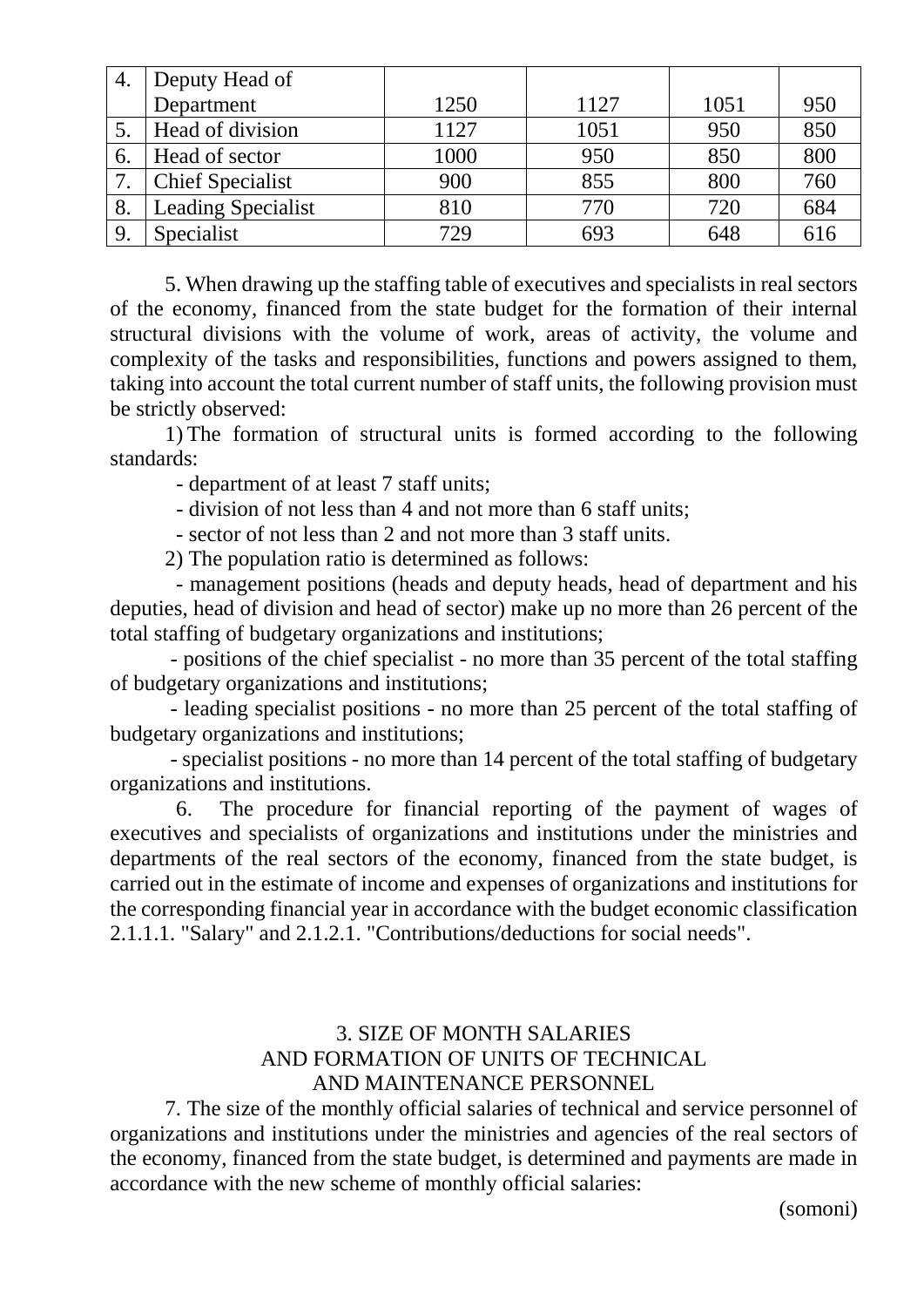|       |                                                                |            | GBAO,       |       |                 |
|-------|----------------------------------------------------------------|------------|-------------|-------|-----------------|
|       |                                                                | Republican | regions and | City  | <b>District</b> |
| $N_2$ | Job titles (professions)                                       | level      | Dushanbe    | level | level           |
|       |                                                                |            | city        |       |                 |
| 1.    | Reception manager, household                                   | 912        | 867         | 823   | 782             |
| 2.    | Inspector-assistant                                            | 912        | 867         | 823   | 782             |
| 3.    | Inspector clerk, site or network                               | 701        | 666         | 632   | 601             |
|       | worker                                                         |            |             |       |                 |
| 4.    | Archive worker                                                 | 806        | 766         | 727   | 691             |
| 5.    | Library manager, badge                                         | 806        | 766         | 727   | 691             |
|       | inspector                                                      |            |             |       |                 |
| 6.    | Commandant                                                     | 653        | 620         | 589   | 560             |
| 7.    | Carpenter, joiner                                              | 653        | 620         | 589   | 560             |
| 8.    | Electrician                                                    | 653        | 620         | 589   | 560             |
| 9.    | Technician                                                     | 653        | 620         | 589   | 560             |
| 10.   | Cashier                                                        | 806        | 766         | 727   | 691             |
| 11.   | Heating system master, heating<br>network service locksmith    | 787        | 747         | 710   | 674             |
| 12.   | Auxiliary worker, worker on<br>current repair of buildings and | 623        | 592         | 562   | 534             |
|       | structures                                                     |            |             |       |                 |
| 13.   | Freight forwarder, supplier                                    | 790        | 750         | 713   | 677             |
| 14.   | Elevator                                                       | 608        | 608         | 578   | 578             |
| 15.   | Electric gas welder                                            | 654        | 621         | 590   | 561             |
| 16.   | <b>Boiler Master</b>                                           | 609        | 609         | 579   | 579             |
| 17.   | Driver                                                         | 633        | 633         | 601   | 601             |
| 18.   | Mechanic technician                                            | 567        | 567         | 540   | 540             |
| 19.   | <b>Warehouse Manager</b>                                       | 806        | 766         | 727   | 691             |
| 20.   | Traffic controller, mechanic-<br>controller                    | 760        | 722         | 686   | 652             |
| 21.   | Chief mechanical engineer                                      | 836        | 794         | 754   | 717             |
| 22.   | Mechanic                                                       | 786        | 747         | 710   | 674             |
| 23.   | Plumber                                                        | 654        | 621         | 590   | 590             |
| 24.   | Engineer                                                       | 727        | 691         | 656   | 624             |
| 25.   | Car repair master                                              | 654        | 621         | 590   | 590             |
| 26.   | <b>Chief Forester</b>                                          | 694        | 694         | 661   | 661             |
| 27.   | Forester                                                       | 583        | 583         | 555   | 555             |
| 28.   | Veterinarian                                                   | 638        | 638         | 606   | 576             |
| 29.   | Courier                                                        | 563        | 563         | 550   | 550             |
| 30.   | Janitor                                                        | 563        | 563         | 550   | 550             |
| 31.   | Gardener, florist                                              | 563        | 563         | 550   | 550             |
| 32.   | Watchman                                                       | 608        | 608         | 608   | 608             |
| 33.   | Cleaner                                                        | 539        | 539         | 539   | 539             |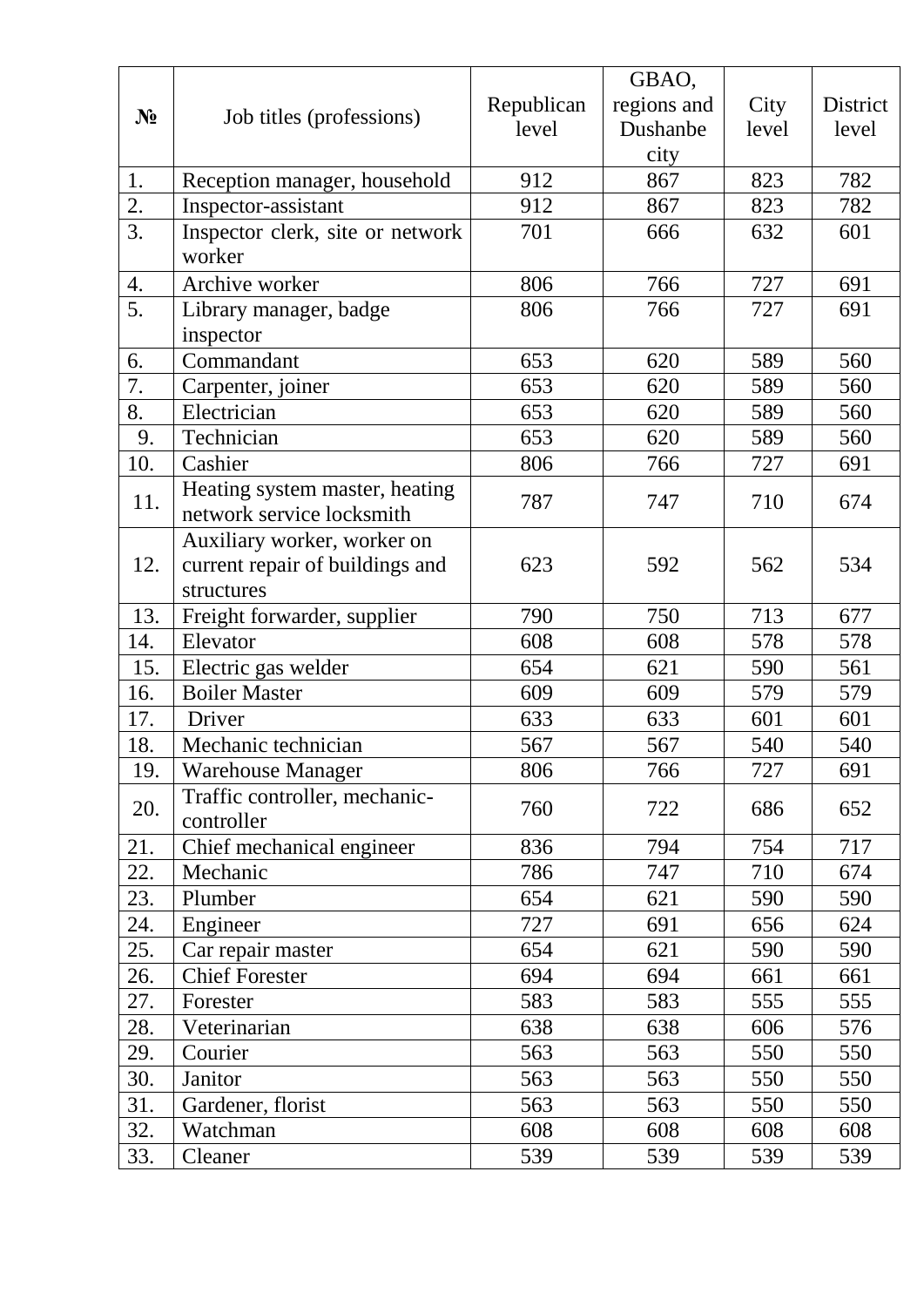8. The formation of structural subdivisions of employees of technical and service personnel of organizations and institutions under the ministries and agencies of the real sectors of the economy, financed from the state budget, is carried out on the basis of an employment agreement (contract), taking into account the amount of work in agreement with the Ministry of Finance of the Republic of Tajikistan.

9. The salary of employees of technical and service personnel of organizations and institutions under the ministries and departments of the real sectors of the economy, financed from the state budget, the name of the profession, which is approved by the Government of the Republic of Tajikistan, is determined on the basis of an employment agreement (contract), but not less than the current minimum wage and not more than a month's official salary specified in the scheme in paragraph 7 of this standard procedure in agreement with the Ministry of Finance of the Republic of Tajikistan.

10. The procedure for financial reporting of the payment of wages and salaries of employees of technical and service personnel of organizations and institutions under the ministries and departments of the real sectors of the economy, financed from the state budget, is carried out in the estimate of income and expenses of organizations and institutions for the corresponding financial year in accordance with the budget economic classification 2.2.2.1. "Payment of wages of employees of technical and service personnel" and 2.2.2.2. "Contributions / deductions for social needs".

11. The staffing table of employees of technical and service personnel of organizations and institutions under the ministries and agencies of the real sectors of the economy, financed from the state budget, is developed and approved separately.

## 4. PAYMENT OF INCREMENTS FOR MONTHLY OFFICIAL SALARIES

12. For managing employees and specialists, technical and service personnel of organizations and institutions under the ministries and agencies of the real sectors of the economy, financed from the state budget, in addition to the monthly official salary, the following payments established by the legislation of the Republic of Tajikistan are made:

1) allowances:

- for work in unfavorable natural and climatic conditions of work (in highmountainous, desert and waterless areas);

- for work in special working conditions (on hard and harmful work, on especially hard and especially harmful work);

- when performing work in conditions other than normal (when working on weekends and holidays, at night, and others);

2) compensation payments:

- during the performance of state and public duties, professional development, being on business trips;

- for unused vacation;

- severance pay upon dismissal.

13. The procedure for calculating regional coefficients, coefficients for work in desert, waterless areas and in high mountain areas is carried out in accordance with the decree of the Government of the Republic of Tajikistan dated May 3, 2014, No. 303, depending on the location of organizations and institutions, is carried out in the amount of two indicators for calculations and instructions on calculating district coefficients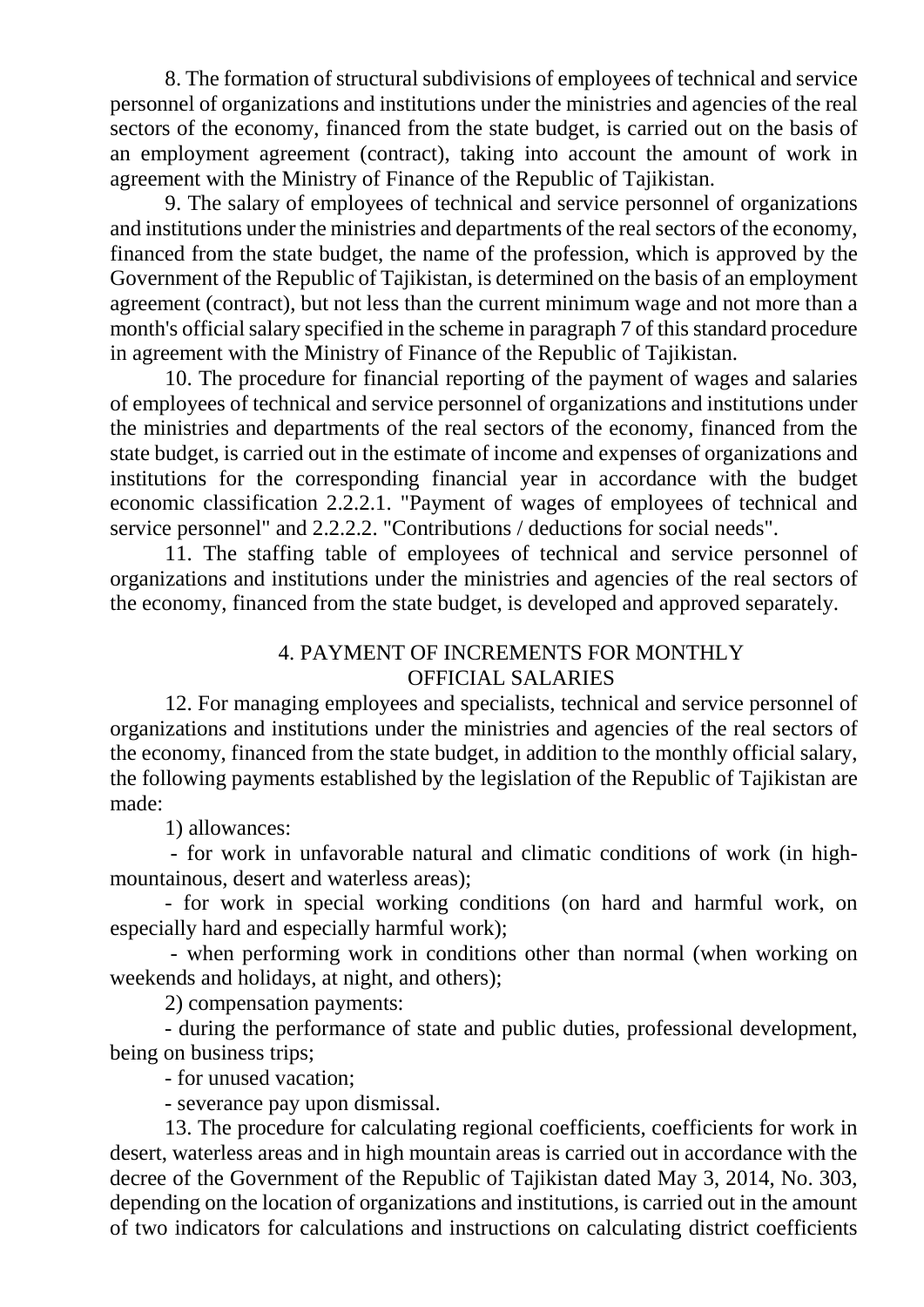for work in desert, waterless areas and in high mountain areas approved by a joint order of the Ministry of Labor, Migration and Employment of the Population of the Republic of Tajikistan in agreement with the Ministry of Finance of the Republic of Tajikistan dated October 7, 2014, No. 280 and the Ministry of Justice that passed state registration on January 7, 2015, No. 256 "b".

14. The size of the indicator of the calculation is established in accordance with the Law of the Republic of Tajikistan on the state budget of the Republic of Tajikistan for the corresponding financial year.

15. The amount of the increment to the official salary for regional coefficients, coefficients for work in desert, waterless areas and in high mountain areas in accordance with the resolution of the Government of the Republic of Tajikistan dated May 3, 2014, No. 303, accrual and payments are made according to the following scheme:

| Cities and regions | District coefficient<br>(в процентах) | for high mountainous areas<br>(percentage)<br>Coefficient | (in percents)<br>Total | Two indicators for<br>calculations | payment per staffing unit<br>The amount of additional |  |
|--------------------|---------------------------------------|-----------------------------------------------------------|------------------------|------------------------------------|-------------------------------------------------------|--|
| Khorog city        | 20%                                   | 15%                                                       | 35%                    | 120 somoni                         | 42 somoni                                             |  |
|                    | 20%                                   | 15%                                                       | 35%                    |                                    | 42 somoni                                             |  |
| Rushan district    |                                       | 18%                                                       | 38%                    | 120 somoni                         | 45,6 somoni                                           |  |
|                    |                                       | 20%                                                       | 40%                    |                                    | 48 somoni                                             |  |
|                    |                                       | 30%                                                       | 50%                    | Unlimited                          | 50 percent of salary                                  |  |
|                    | 20%                                   | 15%                                                       | 35%                    | 120 somoni                         | 42 somoni                                             |  |
| Shugnan district   |                                       | 18%                                                       | 38%                    |                                    | 45,6 somoni                                           |  |
|                    |                                       | 20%                                                       | 40%                    |                                    | 48 somoni                                             |  |
|                    |                                       | 30%                                                       | 50%                    | Unlimited                          | 50 percent of salary                                  |  |
|                    |                                       | 15%                                                       | 35%                    |                                    | 42 somoni                                             |  |
| Ishkashim district | 20%                                   | 18%                                                       | 38%                    | 120 somoni                         | 45,6 somoni                                           |  |
|                    |                                       | 20%                                                       | 40%                    |                                    | 48 somoni                                             |  |
|                    |                                       | 30%                                                       | 50%                    | Unlimited                          | 50 percent of salary                                  |  |
|                    | 20%                                   | 15%                                                       | 35%                    |                                    | 42 somoni                                             |  |
|                    |                                       | 18%                                                       | 38%                    | 120 somoni                         | 45,6 somoni                                           |  |
| Roshtkala district |                                       | 20%                                                       | 40%                    |                                    | 48 somoni                                             |  |
|                    |                                       | 30%                                                       | 50%                    | Unlimited                          | 50<br>процентов<br><b>OT</b><br>заработной платы      |  |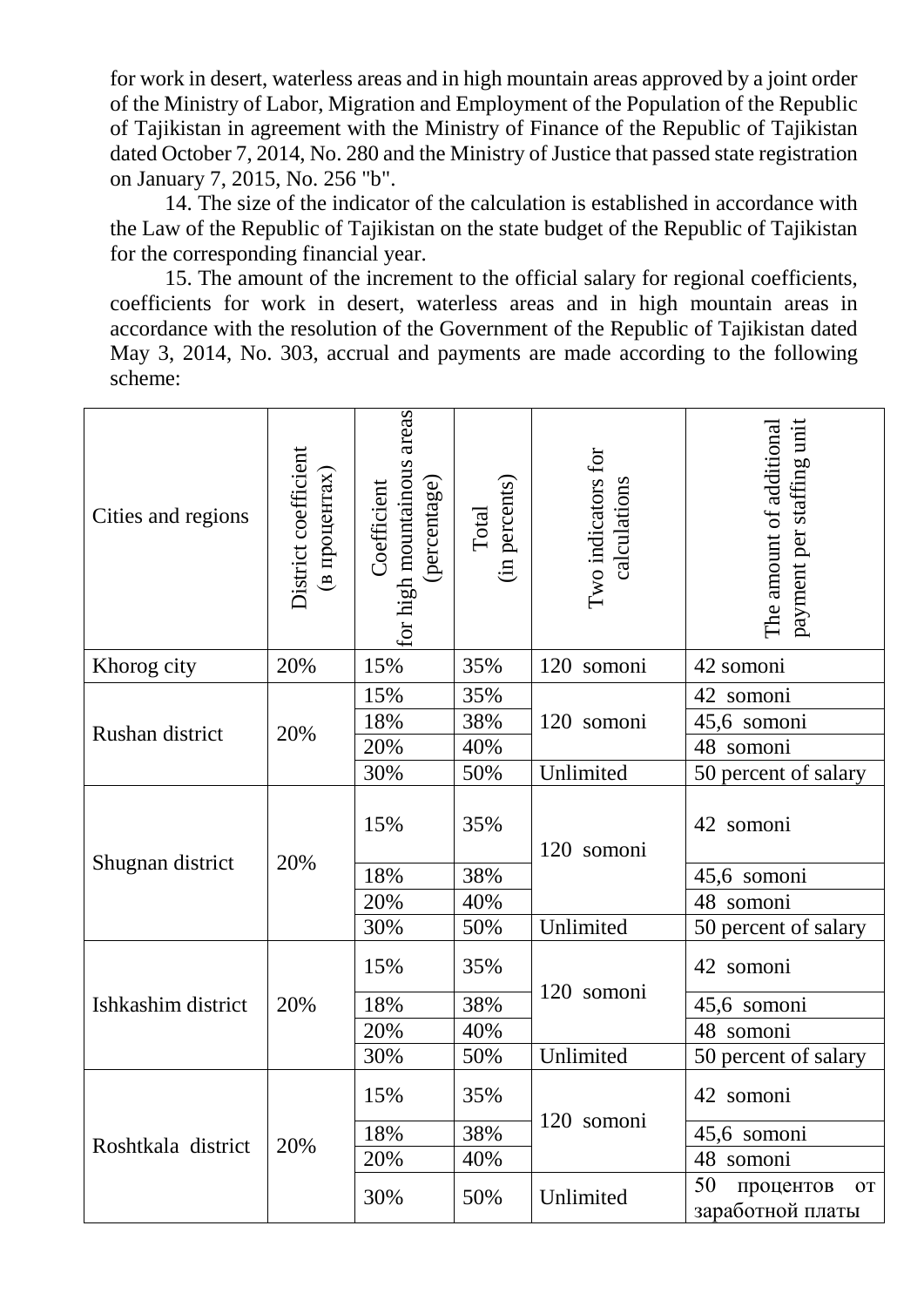|                                | 20%                      | 15% | 35% | 120 somoni    | 42 somoni            |  |  |
|--------------------------------|--------------------------|-----|-----|---------------|----------------------|--|--|
| Darvaz district                |                          | 18% | 38% |               | 45,6 somoni          |  |  |
|                                |                          | 20% | 40% |               | 48 somoni            |  |  |
|                                | 20%                      | 15% | 35% | 120 somoni    | 42 somoni            |  |  |
| Vanj district                  |                          | 18% | 38% |               | 45,6 somoni          |  |  |
| Murghab district               | 20%                      | 30% | 50% | Unlimited     | 50 percent of salary |  |  |
| Nurek city                     | 15%                      |     | 15% | 120<br>somoni | 18 somoni            |  |  |
| Rogun city                     | 15%                      |     | 15% | 120 somoni    | 18 somoni            |  |  |
| Shamsiddin                     |                          | 15% | 15% | 120 somoni    | 18 somoni            |  |  |
| Shohin district                |                          | 18% | 18% |               | 21,6 somoni          |  |  |
|                                |                          | 15% | 15% |               | 18 somoni            |  |  |
| Sangvor district               |                          | 18% | 18% | 120 somoni    | 21,6 somoni          |  |  |
| Tajikabad district             | $\overline{a}$           | 15% | 15% | 120 somoni    | 18 somoni            |  |  |
|                                | $\overline{\phantom{0}}$ | 15% | 15% | 120 somoni    | 18 somoni            |  |  |
| Lakhsh district                |                          | 18% | 18% |               | 21,6 somoni          |  |  |
|                                |                          | 15% | 15% | 120 somoni    | 18 somoni            |  |  |
| Varzob district                |                          | 18% | 18% |               | $21,6$ somoni        |  |  |
| Rasht district                 |                          | 15% | 15% | 120 somoni    | 18 somoni            |  |  |
|                                |                          | 15% | 15% | 120 somoni    | 18 somoni            |  |  |
| Penjikent city                 |                          | 18% | 18% |               | 21,6 somoni          |  |  |
|                                |                          | 20% | 20% |               | 24 somoni            |  |  |
|                                |                          | 15% | 15% | 120 somoni    | 18 somoni            |  |  |
| Aini district                  |                          | 18% | 18% |               | 21,6 somoni          |  |  |
|                                |                          | 20% | 20% |               | 24 somoni            |  |  |
|                                |                          | 15% | 15% | 120 somoni    | 18 somoni            |  |  |
| Kuhistoni<br>Mastchoh district |                          | 18% | 18% |               | 21,6 somoni          |  |  |
|                                |                          | 20% | 20% |               | 24 somoni            |  |  |
| Devashtich district            |                          | 15% | 15% | 120 somoni    | 18 somoni            |  |  |
| Passes                         |                          |     |     |               |                      |  |  |
| Shahristan                     |                          |     |     |               |                      |  |  |
| Anzob                          |                          | 30% | 30% | Unlimited     | 30 percent of salary |  |  |
| Haburabad                      |                          |     |     |               |                      |  |  |

Note:

- the allowance for regional coefficients, coefficients for work in desert, waterless areas and in high mountainous areas (except for infantrymen, villages and villages located at an altitude of over 3000 meters above sea level) is set in the amount of two indicators for calculations;

- on the territory of dekhots, settlements and villages located at an altitude of more than 3000 meters above sea level, the district coefficient is calculated, the coefficient for work in high mountain areas is carried out without restrictions on the monthly wages of workers;

- Shahristan, Anzob and Khaburabad passes located at an altitude of over 3000 meters above sea level, a coefficient increase for work in the highlands is calculated in the amount of 30 percent without limitation of the monthly wages of workers.